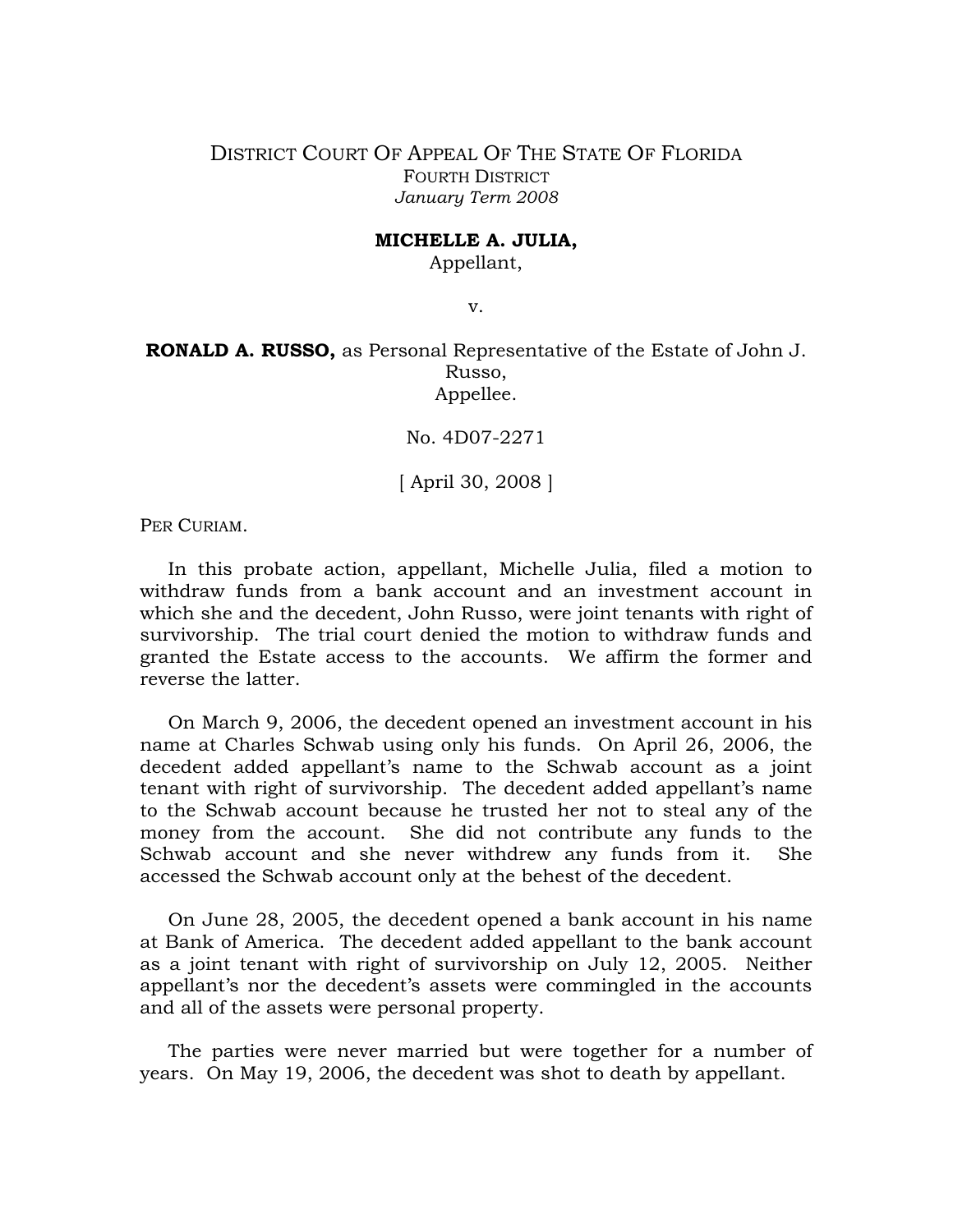In her motion to withdraw funds from these accounts, appellant argues that she was entitled to at least half of the funds in the accounts even if, as the Estate alleges, appellant is not entitled to all of the funds pursuant to Florida's Slayer Statute, section 732.802(2), Florida Statutes  $(2006).$ <sup>1</sup> If the Slayer Statute is applied, appellant's right of survivorship is extinguished and the accounts became tenancies in common at the time the decedent died. *See Capoccia v. Capoccia*, 505 So. 2d 624 (Fla. 3d DCA 1987). In the order denying appellant's motion, the trial court found that between unmarried tenants in common, there is no presumption of a gift of personal property citing *Grieco v. Grieco*, 917 So. 2d 1052 (Fla. 2d DCA 2006), and *Crouch v. Crouch*, 898 So. 2d 177 (Fla. 5th DCA 2005). It concluded that appellant did not establish that the decedent had gifted either account to her and that they should be divided according to the contribution of each person. As appellant did not contribute any money to the accounts, she was not entitled to any portion of either account.

On appeal, appellant argues that the trial court erred in finding that there was no presumption of a gift of personal property because Florida law provides that when a joint bank account is created with the funds of one person, there is a presumption of a gift to the other person which may be rebutted only by clear and convincing evidence to the contrary. We affirm the decision of the trial court but not under the application of the principles in *Crouch* and *Grieco* as the trial court did. *See Arthur v. Milstein*, 949 So. 2d 1163, 1166 (Fla. 4th DCA 2007) (quoting *Robertson v. State*, 829 So. 2d 901, 906 (Fla. 2002)) ("'tipsy coachman' doctrine, allows an appellate court to affirm a trial court that 'reaches the right result, but for the wrong reasons' so long as 'there is any basis which would support the judgment in the record'").

<sup>&</sup>lt;sup>1</sup> Section 732.802(2), Florida Statutes (2005), provides:

<sup>(2)</sup> Any joint tenant who unlawfully and intentionally kills another joint tenant thereby effects a severance of the interest of the decedent so that the share of the decedent passes as the decedent's property and the killer has no rights of survivorship. This provision applies to joint tenancies with right of survivorship and tenancies by the entirety in real and personal property; joint and multiple-party accounts in banks, savings and loan associations, credit unions, and other institutions; and any other form of coownership with survivorship incidents.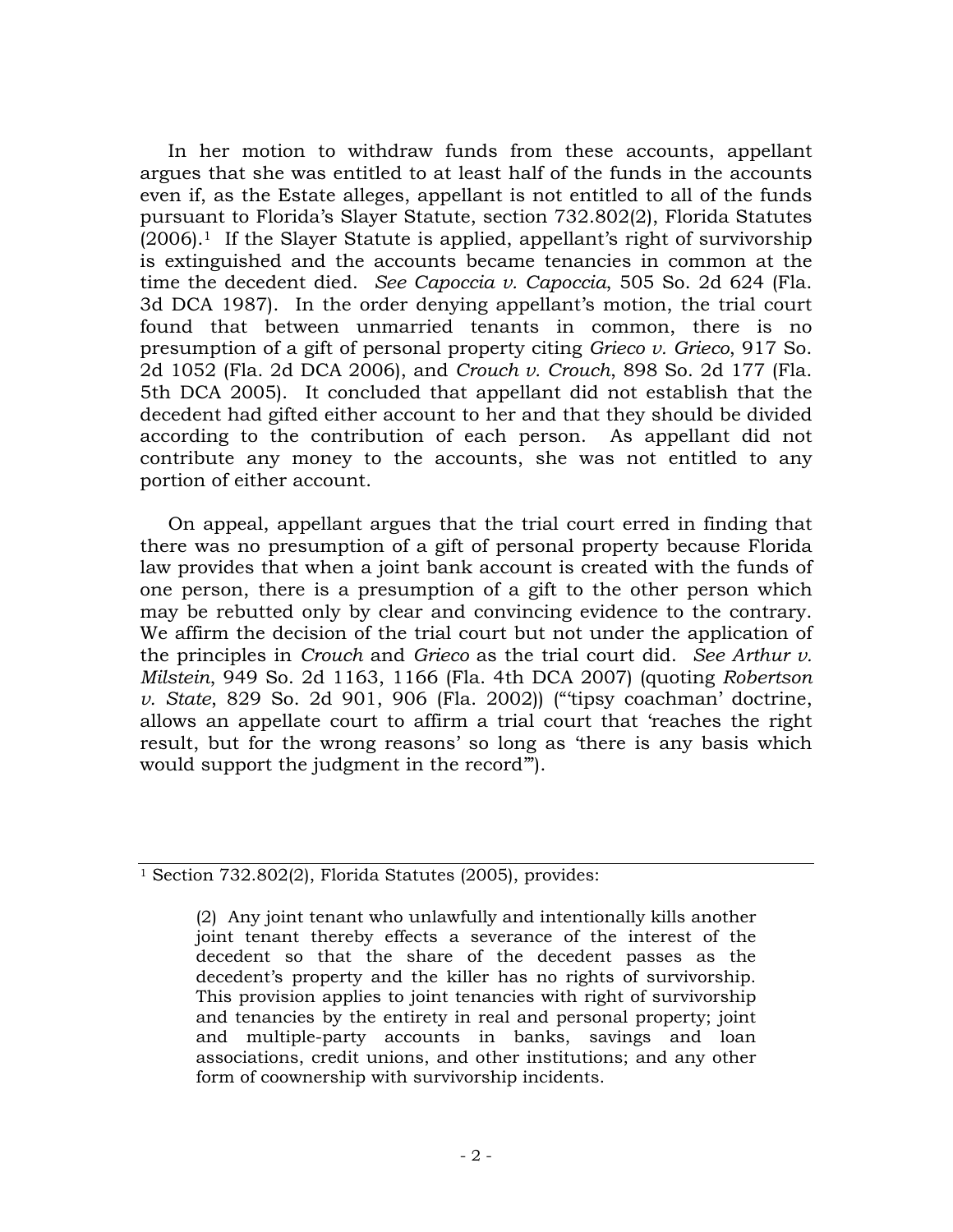In *Beal Bank, SSB v. Almand and Associates*, 780 So. 2d 45 (Fla. 2001), the supreme court defined the forms of ownership of property in Florida:

Property held as a tenancy by the entireties possesses six characteristics: (1) unity of possession (joint ownership and control); (2) unity of interest (the interests in the account must be identical); (3) unity of title (the interests must have originated in the same instrument); (4) unity of time (the interests must have commenced simultaneously); (5) survivorship; and (6) unity of marriage (the parties must be married at the time the property became titled in their joint names).

*Id.* at 52 (footnote omitted). Using these "unities," the supreme court then defines tenancies in common as well as joint tenancies with right of survivorship:

Tenancies in common, joint tenancies, and tenancies by the entireties all share the characteristic of unity of possession; **however, tenancies in common do not share the other characteristics or unities**. Joint tenancies and tenancies by the entireties share the characteristic of survivorship and three additional unities of interest, title, and time. In other words, for both joint tenancies and tenancies by the entireties, the owners' interests in the property must be identical, the interests must have originated in the identical conveyance, and the interests must have commenced simultaneously.

*Id*. at 53 (citations omitted) (emphasis added). Therefore, interests held by co-tenants in property, whether real or personal, do not have to be identical. However, "[i]n absence of evidence to the contrary, co-tenants are presumed to owe [sic] equal undivided interests." *Levy v. Docktor*, 185 B.R. 378, 381 (S.D. Fla. 1995). "[U]pon the death of a cotenant, the deceased cotenant's interest in the property subject to the tenancy in common passes to his or her heirs, and not to the surviving cotenant." 12 Fla. Jur. 2d *Cotenancy and Partition* § 4 (1998). *See*, *e.g.*, *Reinhardt v. Diedricks*, 439 So. 2d 936, 937 (Fla. 3d DCA 1983).

The "equal share presumption" applied to tenancies in common may be rebutted by proof of unequal contribution and the absence of intent to confer a gift. *See Estate of Dern Family Trust*, 928 P.2d 123, 131-32 (Mont. 1996).